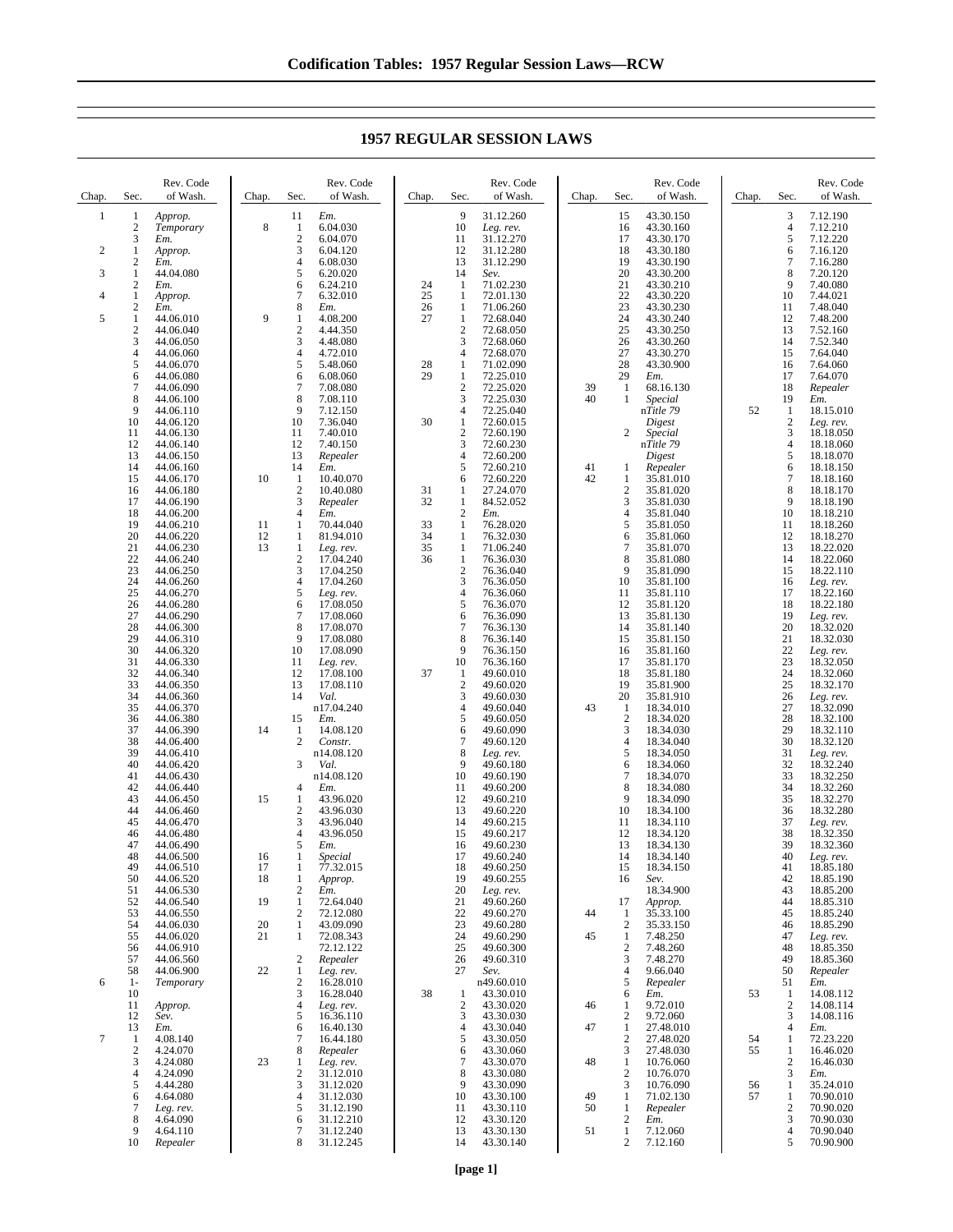**Codification Tables: 1957 Regular Session Laws—RCW**

| Chap.                | Sec.                                                       | Rev. Code<br>of Wash.                                                                                             | Sec.<br>Chap.                                                                                                    | Rev. Code<br>of Wash.                                                                                             | Chap.    | Sec.                                                             | Rev. Code<br>of Wash.                                                                                             | Chap.             | Sec.                                                                                 | Rev. Code<br>of Wash.                                                                                            | Chap.                    | Sec.                                                                 | Rev. Code<br>of Wash.                                                                                              |
|----------------------|------------------------------------------------------------|-------------------------------------------------------------------------------------------------------------------|------------------------------------------------------------------------------------------------------------------|-------------------------------------------------------------------------------------------------------------------|----------|------------------------------------------------------------------|-------------------------------------------------------------------------------------------------------------------|-------------------|--------------------------------------------------------------------------------------|------------------------------------------------------------------------------------------------------------------|--------------------------|----------------------------------------------------------------------|--------------------------------------------------------------------------------------------------------------------|
| 58                   | 1<br>$\boldsymbol{2}$<br>3<br>4<br>5<br>6<br>7<br>8<br>9   | 36.69.010<br>36.69.020<br>36.69.030<br>36.69.040<br>36.69.050<br>36.69.060<br>36.69.070<br>36.69.080<br>36.69.090 | 6<br>$\tau$<br>8<br>9<br>10<br>11<br>12<br>13<br>14                                                              | 51.08.020<br>51.08.030<br>51.08.050<br>51.08.070<br>51.08.080<br>51.08.090<br>51.08.100<br>51.08.110<br>51.08.120 | 81<br>82 | 1<br>1<br>$\sqrt{2}$<br>3<br>4<br>5<br>6<br>7<br>8               | Temporary<br>Leg. rev.<br>41.16.080<br>41.16.090<br>41.16.100<br>41.16.110<br>41.16.120<br>41.16.130<br>41.16.140 | 93<br>94          | 12<br>$\mathbf{1}$<br>$\mathbf{1}$<br>$\boldsymbol{2}$<br>3<br>4<br>5<br>6<br>$\tau$ | 43.39.120<br>9.41.250<br>Leg. rev.<br>85.08.830<br>85.08.840<br>85.08.850<br>85.08.860<br>85.08.870<br>85.08.880 | 108                      | 1<br>$\overline{\mathbf{c}}$<br>3<br>4<br>5<br>6<br>$\tau$<br>8<br>9 | Leg. rev.<br>n75.12.210<br>75.12.210<br>75.12.220<br>75.12.230<br>75.12.240<br>75.12.250<br>75.12.260<br>75.12.270 |
|                      | 10<br>11<br>12<br>13<br>14<br>15<br>16<br>17               | 36.69.100<br>36.69.110<br>36.69.120<br>36.69.130<br>36.69.140<br>84.52.052<br>36.69.150<br>36.69.160              | 15<br>16<br>17<br>18<br>19<br>20<br>21                                                                           | 51.08.130<br>51.08.140<br>51.28.055<br>51.08.150<br>51.08.160<br>51.08.170<br>51.08.180<br>51.08.190              | 83       | 9<br>10<br>11<br>12<br>13<br>$\mathbf{1}$<br>$\overline{c}$<br>3 | 41.16.150<br>41.16.160<br>41.16.170<br>41.16.180<br>41.16.190<br>Leg. rev.<br>47.24.010<br>47.24.020              |                   | 8<br>9<br>10<br>11<br>12<br>13<br>14<br>15                                           | 85.08.890<br>Leg. rev.<br>87.03.720<br>87.03.725<br>87.03.730<br>87.03.735<br>87.03.740<br>87.03.745             | 109<br>110<br>111        | 10<br>1<br>1<br>$\overline{\mathbf{c}}$<br>$1 - 3$<br>4<br>5<br>6    | Em.<br>46.68.120<br>Special<br>Vetoed<br>Vetoed<br>76.04.140<br>76.04.190<br>76.04.225                             |
|                      | 18<br>19<br>20<br>21<br>22<br>23                           | 36.69.170<br>36.69.180<br>36.69.190<br>36.69.200<br>36.69.210<br>36.69.220                                        | 22<br>23<br>24<br>25<br>26<br>27                                                                                 | 51.16.130<br>51.24.010<br>51.24.020<br>51.28.060<br>51.32.010<br>51.32.020                                        | 84<br>85 | 4<br>1<br>2<br>3<br>1                                            | Em.<br>41.20.050<br>41.20.060<br>41.20.080<br>Temporary<br>nTitle 79                                              | 95<br>96          | $\mathbf{1}$<br>$\overline{2}$<br>3<br>4<br>$\mathbf{1}$<br>$\overline{2}$           | 47.36.200<br>47.36.210<br>47.36.220<br>47.36.230<br>46.60.050<br>46.60.320                                       | 112<br>113<br>114        | $\tau$<br>8<br>1<br>$\overline{c}$<br>1<br>1                         | 76.04.250<br>76.04.300<br>9.94.030<br>Vetoed<br>35.22.205<br>35.92.270                                             |
|                      | 24<br>25<br>26<br>27<br>28<br>29<br>30                     | 36.69.230<br>36.69.240<br>36.69.250<br>36.69.260<br>36.69.270<br>36.69.280<br>36.69.290                           | 28<br>29<br>30<br>31<br>32<br>33<br>34                                                                           | 51.32.030<br>51.32.040<br>51.32.050<br>51.32.060<br>51.32.080<br>51.32.090<br>51.32.100                           | 86<br>87 | 1<br>1<br>$\overline{c}$<br>3<br>4<br>5                          | Digest<br>Repealer<br>46.82.010<br>46.82.020<br>46.82.030<br>46.82.040<br>46.82.050                               | 97                | $\mathbf{1}$<br>$\overline{2}$<br>3<br>4<br>5<br>6<br>7                              | 35.21.500<br>35.21.510<br>35.21.520<br>35.21.530<br>35.21.540<br>35.21.550<br>35.21.560                          | 115<br>116               | 1<br>$\sqrt{2}$<br>3<br>4<br>5<br>6<br>1                             | 43.79.380<br>43.79.381<br>43.79.382<br>43.79.383<br>72.08.070<br>43.79.330<br>41.24.030                            |
| 59                   | 31<br>32<br>33<br>$\mathbf{1}$<br>$\mathfrak{2}$<br>3<br>4 | 36.69.300<br>36.69.310<br>36.69.900<br>53.40.010<br>Leg. rev.<br>53.40.020<br>53.40.030                           | 35<br>36<br>37<br>38<br>39<br>40<br>41                                                                           | 51.32.120<br>51.32.140<br>51.32.150<br>51.32.160<br>51.44.030<br>51.44.050<br>51.44.060                           |          | 6<br>7<br>8<br>9<br>10<br>11<br>12                               | 46.82.060<br>46.82.070<br>46.82.080<br>46.82.090<br>46.82.100<br>46.82.110<br>46.82.120                           | 98<br>99<br>100   | 8<br>9<br>10<br>1<br>1<br>$\mathbf{1}$<br>$\mathbf{2}$                               | 35.21.570<br>35.24.240<br>Sev.<br>18.32.020<br>68.16.010<br>70.46.050<br>70.46.100                               | 117                      | 1<br>$\overline{\mathbf{c}}$<br>3<br>4<br>5<br>6<br>$\tau$           | 35.41.010<br>35.41.020<br>35.41.030<br>35.41.040<br>35.41.050<br>35.41.060<br>35.41.070                            |
| 60                   | 5<br>6<br>$\tau$<br>8,9<br>10<br>11<br>$\mathbf{1}$        | 53.40.040<br>53.40.050<br>Leg. rev.<br>Repealer<br>53.40.120<br>Repealer<br>Leg. rev.                             | 42<br>43<br>44<br>45<br>46<br>47<br>48                                                                           | 51.44.070<br>51.44.080<br>51.44.090<br>51.32.130<br>Leg. rev.<br>51.16.060<br>51.16.070                           |          | 13<br>14<br>15<br>16<br>17<br>18<br>19                           | 46.82.130<br>46.82.140<br>46.82.150<br>46.82.160<br>46.82.170<br>46.82.180<br>46.82.190                           | 101               | $\mathbf{1}$<br>$\mathbf{2}$<br>3<br>4<br>5<br>6<br>7                                | 18.15.040<br>18.15.100<br>Leg. rev.<br>18.15.130<br>18.15.140<br>18.15.150<br>18.15.051                          | 118                      | 8<br>9<br>10<br>11<br>1                                              | 35.41.080<br>35.41.090<br>35.41.100<br>35.41.900<br>Special<br>nTitle 79<br>Digest                                 |
|                      | $\overline{2}$<br>3<br>4<br>5<br>6<br>7                    | 18.71.010<br>18.71.050<br>18.71.055<br>18.71.090<br>18.71.920<br>Sev.<br>18.71.930                                | 49<br>50<br>51<br>52<br>53<br>54<br>55                                                                           | 51.16.090<br>51.16.110<br>51.28.070<br>Leg. rev.<br>51.16.010<br>51.16.020<br>51.52.050                           |          | 20<br>21<br>22<br>23<br>24<br>25<br>26                           | 46.82.200<br>46.82.210<br>46.82.220<br>46.82.230<br>46.82.240<br>46.82.250<br>46.82.260                           |                   | 8<br>9<br>10<br>11<br>12<br>13<br>14                                                 | 18.15.052<br>18.15.053<br>18.15.054<br>18.15.055<br>18.15.056<br>18.15.125<br>18.15.060                          | 119<br>120               | 1<br>1<br>$\overline{c}$<br>3<br>4<br>5<br>6                         | 35.13.220<br>84.69.010<br>84.69.020<br>84.69.030<br>84.69.040<br>84.69.050<br>84.69.060                            |
| 61<br>62             | 8<br>1<br>1<br>$\overline{c}$<br>3<br>4<br>5               | Em.<br>72.08.380<br>72.12.140<br>79.24.200<br>79.24.210<br>79.24.220<br>79.24.240<br>79.24.260                    | 56<br>57<br>58<br>59<br>60<br>61<br>62<br>63                                                                     | 51.52.060<br>51.52.070<br>51.52.080<br>51.52.090<br>51.52.100<br>51.52.110<br>51.52.115<br>51.52.130              | 88<br>89 | 27<br>$\mathbf{1}$<br>1<br>$\boldsymbol{2}$<br>3<br>4<br>5<br>6  | 46.82.270<br>82.32.140<br>12.04.160<br>Leg. rev.<br>12.04.200<br>12.04.201<br>12.04.203<br>12.04.204              | 102               | 15<br>$\mathbf{1}$<br>$\sqrt{2}$<br>3<br>4<br>6<br>7                                 | 18.15.170<br>72.33.010<br>72.33.020<br>72.33.030<br>72.33.040<br>72.33.050<br>72.33.060<br>72.33.070             |                          | $\tau$<br>8<br>9<br>10<br>11<br>12<br>13<br>14                       | 84.69.070<br>84.69.080<br>84.69.090<br>84.69.100<br>84.69.110<br>84.69.120<br>84.69.130<br>84.69.140               |
| 63                   | 6<br>7<br>8<br>9<br>1<br>2<br>3                            | 79.24.270<br>79.24.280<br>Sev.<br>Em.<br>74.04.005<br>74.08.040<br>74.04.300                                      | 64<br>71<br>1<br>72<br>1<br>73<br>1<br>74<br>$\mathbf{1}$<br>$\boldsymbol{2}$<br>75<br>1                         | 51.52.140<br>81.40.095<br>53.12.250<br>Repealer<br>Approp.<br>Em.<br>46.64.040                                    |          | 7<br>8<br>9<br>10<br>11<br>12<br>13                              | 12.04.205<br>12.04.206<br>12.04.207<br>12.04.208<br>12.08.030<br>12.12.010<br>12.20.030                           |                   | 8<br>9<br>10<br>11<br>12<br>13<br>14                                                 | 72.33.080<br>72.33.090<br>72.33.100<br>72.33.110<br>72.33.120<br>72.33.130<br>72.33.140                          | 121<br>122<br>123<br>124 | 15<br>16<br>17<br>-1<br>1<br>1<br>1                                  | 84.69.150<br>84.69.160<br>84.69.170<br>35.23.352<br>15.12.045<br>35.22.270<br>36.37.040                            |
|                      | 4<br>5<br>6<br>7<br>8<br>9<br>10                           | 74.08.112<br>74.08.270<br>74.08.283<br>74.10.070<br>74.12.240<br>74.16.300<br>74.12.010                           | 76<br>1<br>$\overline{2}$<br>3<br>$\overline{4}$<br>77<br>$\mathbf{1}$<br>78<br>$\mathbf{1}$<br>$\boldsymbol{2}$ | 28B.10.450<br>28B.10.455<br>28B.10.460<br>28B.10.465<br>42.24.030<br>76.01.040<br>76.01.050                       | 90       | 14<br>15<br>16<br>17<br>18<br>1<br>$\overline{2}$                | 12.24.040<br>12.24.050<br>12.24.060<br>Repealer<br>Em.<br>43.58.050<br>43.58.060                                  |                   | 15<br>16<br>17<br>18<br>19<br>20<br>21                                               | 72.33.150<br>72.33.160<br>72.33.170<br>72.33.180<br>72.33.190<br>72.33.200<br>72.33.210                          | 125<br>126<br>127<br>128 | $\overline{\mathbf{c}}$<br>3<br>1<br>1<br>$\overline{c}$<br>1<br>1   | Repealer<br>Em.<br>11.08.220<br>35.21.280<br>36.38.010<br>43.55.010<br>82.44.110                                   |
| 64<br>65<br>66       | 11<br>12<br>$\mathbf{1}$<br>1<br>1<br>2<br>3               | Repealer<br>Em.<br>11.92.040<br>45.76.100<br>46.37.190<br>46.37.192<br>46.37.194                                  | $\mathfrak{Z}$<br>79<br>$\mathbf{1}$<br>$\overline{2}$<br>$\mathfrak{Z}$<br>80<br>$\mathbf{1}$                   | Em.<br>76.08.010<br>76.08.040<br>76.08.050<br>Temporary<br>nTitle 79<br>Digest                                    | 91<br>92 | 3<br>4<br>5<br>6<br>1<br>1<br>$\mathbf{2}$                       | 43.58.070<br>43.58.080<br>43.58.090<br>Em.<br>60.28.070<br>43.39.010<br>43.39.020                                 | 103<br>104        | 22<br>23<br>24<br>25<br>26<br>-1<br>-1                                               | 72.33.220<br>72.33.230<br>72.33.240<br>72.33.900<br>Repealer<br>69.28.080<br>46.68.060                           | 129<br>130<br>131        | 1<br>$\mathbf{2}$<br>1<br>1                                          | 28A.57.070<br>28A.57.075<br>Em.<br>35.63.070<br>Special<br>nTitle 79<br>Digest                                     |
| 67<br>68<br>69<br>70 | 1<br>1<br>1<br>2<br>$\mathbf{1}$<br>2<br>3                 | 28A.57.312<br>87.03.495<br>Leg. rev.<br>53.16.010<br>Leg. rev.<br>49.16.010<br>51.04.020                          | $\overline{2}$<br>3<br>$\overline{4}$<br>5<br>6<br>7<br>8                                                        | 32.08.140<br>32.08.150<br>32.12.010<br>32.12.090<br>32.16.050<br>32.04.082<br>32.08.061                           |          | 3<br>4<br>5<br>6<br>7<br>8<br>9                                  | 43.39.030<br>43.39.040<br>43.39.050<br>43.39.060<br>43.39.070<br>43.39.080<br>43.39.090                           | 105<br>106<br>107 | 1<br>2<br>3<br>4<br>$\mathbf{1}$<br>1<br>$\overline{c}$                              | 46.16.060<br>46.68.030<br>46.68.130<br>46.68.140<br>36.32.400<br>46.76.010<br>46.76.040                          | 132                      | 2<br>3<br>1                                                          | Special<br>nTitle 79<br>Digest<br>Special<br>nTitle 79<br>Digest<br>46.08.080                                      |
|                      | 4<br>5                                                     | 51.04.070<br>51.04.080                                                                                            | 9<br>10                                                                                                          | 32.20.265<br>32.20.045                                                                                            |          | 10<br>11                                                         | 43.39.100<br>43.39.110                                                                                            |                   | 3<br>4                                                                               | 46.76.060<br>Repealer                                                                                            | 133<br>134               | 1<br>1                                                               | 15.66.150<br>36.34.145                                                                                             |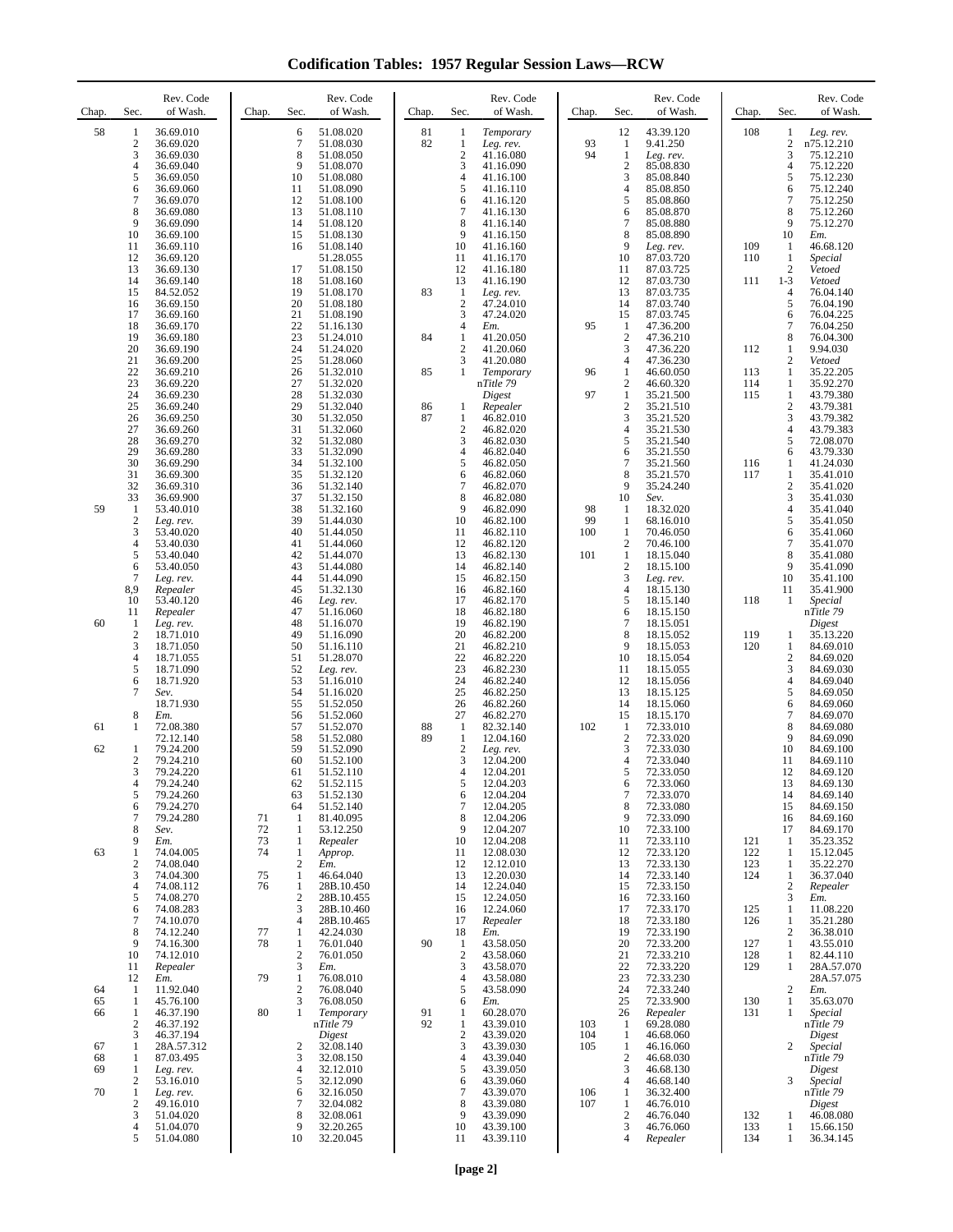**Codification Tables: 1957 Regular Session Laws—RCW**

| Chap.      | Sec.                         | Rev. Code<br>of Wash.  | Chap.      | Sec.                   | Rev. Code<br>of Wash.   | Chap.      | Sec.                             | Rev. Code<br>of Wash.  | Chap.      | Sec.                  | Rev. Code<br>of Wash.  | Chap.      | Sec.                             | Rev. Code<br>of Wash.  |
|------------|------------------------------|------------------------|------------|------------------------|-------------------------|------------|----------------------------------|------------------------|------------|-----------------------|------------------------|------------|----------------------------------|------------------------|
| 135<br>136 | 1<br>1                       | Repealer<br>71.16.010  | 148        | $\mathbf{1}$           | Special<br>nTitle 79    |            | $\overline{2}$<br>3              | 41.24.160<br>41.24.210 |            | $\boldsymbol{2}$<br>3 | 35.02.020<br>35.02.030 | 186        | $\mathbf{1}$<br>$\boldsymbol{2}$ | 79.16.375<br>79.16.376 |
|            | $\overline{c}$<br>3          | 71.16.020<br>71.16.030 |            | 2                      | Digest<br>Special       |            | 4<br>5                           | 41.24.220<br>41.24.230 |            | $\overline{4}$<br>5   | 35.02.040<br>35.02.050 | 187        | $\mathbf{1}$<br>$\mathbf{2}$     | 43.19.190<br>74.04.340 |
|            | 4                            | 71.16.040              |            |                        | nTitle 79               |            | 6                                | 41.24.240              |            | 6                     | 35.02.060              |            | 3                                | 74.04.350              |
|            | 5<br>6                       | 71.16.050<br>71.16.060 | 149        | 1                      | Digest<br>Repealer      | 160        | 1<br>$\overline{c}$              | Leg. rev.<br>16.36.095 |            | $\overline{7}$<br>8   | 35.02.070<br>35.02.080 |            | $\overline{4}$<br>5              | 74.04.360<br>36.39.040 |
|            | 7<br>8                       | 71.16.070<br>71.16.080 |            | $\overline{2}$<br>3    | 29.68.011<br>29.68.021  |            | 3<br>4                           | Approp.<br>Em.         |            | 9<br>10               | 35.02.100<br>35.02.110 | 188        | 6<br>1                           | Em.<br>72.01.280       |
|            | 9                            | 71.16.090              |            | $\overline{4}$<br>5    | 29.68.061               | 161        | 1                                | 69.33.290              | 174        | 11                    | Em.<br>43.31.500       | 189        | $\boldsymbol{2}$<br>$\mathbf{1}$ | Eff. date              |
|            | 10<br>11                     | 71.16.100<br>71.16.110 |            | 6                      | 29.68.066<br>29.68.005  | 162        | $\boldsymbol{2}$<br>$\mathbf{1}$ | Em.<br>43.43.140       |            | 1<br>$\boldsymbol{2}$ | 43.31.510              |            | $\sqrt{2}$                       | 47.10.700<br>47.10.702 |
|            | 12<br>13                     | 71.16.120<br>71.16.130 | 150        | $\tau$<br>$\mathbf{1}$ | 29.68.007<br>54.24.200  |            | $\overline{c}$<br>3              | 43.43.220<br>43.43.250 |            | 3<br>$\overline{4}$   | 43.31.520<br>43.31.530 |            | 3<br>$\overline{4}$              | 47.10.704<br>47.10.706 |
|            | 14<br>15                     | 71.16.140<br>71.16.150 |            | $\mathbf{2}$<br>3      | 54.24.210<br>54.24.220  |            | 4<br>5                           | 43.43.260<br>Em.       |            | 5<br>6                | 43.31.540<br>43.31.550 |            | 5<br>6                           | 47.10.708<br>47.10.710 |
|            | 16<br>17                     | 71.16.160<br>Approp.   |            | 4<br>5                 | 54.24.230<br>54.24.240  | 163        | $\mathbf{1}$<br>$\boldsymbol{2}$ | 15.04.100<br>Leg. rev. |            | 7<br>8                | 43.31.560<br>43.31.570 |            | 7<br>8                           | 47.10.712<br>47.10.714 |
|            | 18                           | 71.16.170              |            | 6                      | 54.24.250               |            | 3                                | 15.04.040              |            | 9                     | 43.31.580              |            | 9                                | 47.10.716              |
|            | 19<br>20                     | 71.16.180<br>71.16.900 | 151        | $\tau$<br>1            | 54.24.260<br>15.54.010  |            | 4<br>5                           | 15.04.060<br>15.04.070 |            | 10<br>11              | 43.31.590<br>43.31.600 |            | 10<br>11                         | 47.10.718<br>47.10.720 |
| 137        | 21<br>1                      | Repealer<br>54.36.010  | 152        | 1<br>$\sqrt{2}$        | 47.60.113<br>47.60.114  |            | 6<br>$\overline{7}$              | 15.04.080<br>Leg. rev. |            | 12<br>13              | 43.31.610<br>43.31.620 |            | 12<br>13                         | 47.10.722<br>47.10.724 |
|            | $\mathbf{2}$<br>3            | 54.36.020<br>54.36.030 | 153        | 3<br>1                 | 47.60.115<br>17.28.010  |            | 8<br>9                           | 15.08.280<br>15.16.040 |            | 14<br>15              | 43.31.630<br>43.31.640 | 190        | 14<br>1                          | Sev.<br>30.12.010      |
|            | 4<br>5                       | 54.36.040<br>54.36.050 |            | $\overline{2}$<br>3    | 17.28.020<br>17.28.030  |            | 10<br>11                         | 15.16.050<br>15.16.060 | 175        | 16<br>1               | 43.31.650<br>43.62.010 | 191        | $\mathbf{1}$<br>$\mathfrak{2}$   | 80.28.220<br>80.28.230 |
|            | 6<br>7                       | 54.36.060              |            | 4<br>5                 | 17.28.040               |            | 12<br>13                         | 15.16.070              |            | $\boldsymbol{2}$<br>3 | 43.62.020              | 192        | $\mathbf{1}$<br>$\mathfrak{2}$   | 15.16.450              |
|            | 8                            | 54.36.070<br>54.36.080 |            | 6                      | 17.28.050<br>17.28.060  |            | 14                               | 15.16.035<br>Eff. date |            | $\overline{4}$        | 43.62.030<br>43.62.040 |            | 3                                | 15.16.460<br>15.16.470 |
| 138        | 9<br>1                       | Em.<br>2.48.130        |            | 7<br>8                 | 17.28.070<br>17.28.080  | 164<br>165 | $\mathbf{1}$<br>$\mathbf{1}$     | 41.04.120<br>89.12.010 |            | 5<br>6                | Leg. rev.<br>66.08.190 |            | $\overline{4}$<br>5              | 15.16.480<br>15.16.490 |
| 139        | 1<br>$\overline{2}$          | 23.54.010<br>23.54.020 |            | 9<br>10                | 17.28.090<br>17.28.100  |            | $\sqrt{2}$<br>3                  | 89.12.040<br>89.12.050 |            | $\tau$<br>8           | 66.08.200<br>66.08.210 | 193        | 1<br>$\sqrt{2}$                  | 48.05.040<br>48.05.045 |
|            | 3<br>4                       | 23.54.030<br>23.54.040 |            | 11<br>12               | 17.28.110<br>17.28.120  | 166        | $\overline{4}$<br>$\mathbf{1}$   | 89.12.100<br>35.24.305 |            | 9<br>10               | 43.66.120<br>46.68.100 |            | 3<br>$\overline{4}$              | 48.05.120<br>48.09.081 |
|            | 5<br>6                       | 23.54.050<br>23.54.060 |            | 13<br>14               | 17.28.130<br>17.28.140  | 167        | 1                                | Sev.<br>19.91.900      |            | 11<br>12              | 46.68.110<br>82.44.150 |            | 5<br>6                           | 48.09.090<br>48.11.110 |
| 140        | 1                            | 54.24.010              |            | 15                     | 17.28.150               | 168        | $\mathbf{1}$                     | 29.13.023              |            | 13                    | Leg. rev.              |            | 7                                | 48.12.150              |
| 141        | $\mathbf{2}$<br>$\mathbf{1}$ | 54.12.080<br>47.56.410 |            | 16<br>17               | 17.28.160<br>17.28.170  | 169        | $\overline{2}$<br>$\mathbf{1}$   | 29.13.024<br>29.39.010 |            | 14<br>15              | 35.13.260<br>35.13.270 |            | 8<br>9                           | 48.13.265<br>48.17.500 |
|            | $\boldsymbol{2}$<br>3        | 47.56.420<br>47.56.430 |            | 18<br>19               | 17.28.180<br>17.28.190  | 170        | $\mathbf{1}$<br>$\sqrt{2}$       | 41.48.030<br>Em.       |            | 16<br>17              | 35.21.580<br>Em.       |            | 10<br>11                         | 48.18.120<br>48.18.140 |
| 142        | 4<br>$\mathbf{1}$            | 47.56.440<br>47.56.450 |            | 20<br>21               | 17.28.200<br>17.28.210  | 171        | $\mathbf{1}$<br>$\overline{2}$   | 75.28.012<br>75.28.013 | 176        | -1<br>$\overline{2}$  | 77.32.020<br>77.32.060 |            | 12<br>13                         | 48.18.480<br>48.19.050 |
|            | $\overline{\mathbf{c}}$<br>3 | 47.56.460<br>47.56.470 |            | 22<br>23               | 17.28.220<br>17.28.230  |            | 3<br>4                           | 75.28.014<br>75.28.015 |            | 3<br>4                | 77.32.100<br>77.32.103 |            | 14<br>15                         | 48.19.280<br>48.23.350 |
|            | $\overline{4}$<br>5          | 47.56.480              |            | 24<br>25               | 17.28.240               |            | 5                                | 75.28.380              |            | 5<br>6                | 77.32.105              |            | 16<br>17                         | 48.29.030              |
|            | 6                            | 47.56.490<br>47.56.500 |            | 26                     | 17.28.250<br>17.28.260  | 172        | 6<br>$\mathbf{1}$                | Em.<br>Short t.        |            | $\tau$                | 77.32.110<br>77.32.113 |            | 18                               | 48.29.040<br>48.30.150 |
| 143        | 1<br>$\overline{c}$          | Leg. rev.<br>35.44.200 |            | 27<br>28               | 17.28.270<br>17.28.280  |            | $\boldsymbol{2}$<br>3            | 47.16.010<br>47.20.060 |            | 8<br>9                | 77.32.130<br>77.32.150 |            | 19<br>20                         | 48.30.155<br>48.30.260 |
|            | 3<br>4                       | 35.44.210<br>35.44.220 |            | 29<br>30               | 17.28.290<br>17.28.300  |            | $\overline{4}$<br>5              | Leg. rev.<br>47.20.130 |            | 10<br>11              | 77.32.160<br>77.32.190 |            | 21<br>$22\,$                     | 48.07.050<br>Repealer  |
|            | 5<br>6                       | 35.44.230<br>35.44.240 |            | 31<br>32               | 17.28.310<br>17.28.320  |            | 6<br>$\overline{7}$              | 47.20.140<br>47.20.150 |            | 12<br>13              | Repealer<br>77.32.225  | 194<br>195 | 1<br>$\mathbf{1}$                | 35.63.120<br>Leg. rev. |
|            | 7<br>8                       | 35.44.250<br>35.44.260 |            | 33<br>34               | 17.28.330<br>17.28.340  |            | 8<br>9                           | 47.20.160<br>47.16.080 |            | 14<br>15              | 77.32.005<br>Eff. date |            | $\overline{c}$<br>3              | 29.33.010<br>29.33.100 |
|            | 9                            | 35.44.270              |            | 35                     | 17.28.350               |            | 10                               | 47.16.140              | 177        | 1                     | 77.12.280              |            | $\overline{4}$                   | 29.33.160              |
| 144        | 1<br>$\overline{c}$          | Leg. rev.<br>35.43.040 |            | 36<br>37               | 17.28.360<br>17.28.370  |            | 11<br>12                         | 47.16.190<br>47.20.379 |            | $\overline{c}$<br>3   | 77.12.290<br>77.12.300 |            | 5<br>6                           | Leg. rev.<br>29.48.020 |
|            | 3<br>4                       | 35.43.110<br>Leg. rev. |            | 38<br>39               | 17.28.380<br>17.28.390  |            | 13                               | 47.20.380<br>47.16.110 | 178<br>179 | 1<br>1                | Approp.<br>Leg. rev.   |            | $\tau$<br>8                      | 29.48.080<br>Leg. rev. |
|            | 5<br>6                       | 35.43.090<br>35.43.120 |            | 40<br>41               | 17.28.400<br>17.28.410  |            | 14<br>15                         | 47.20.010<br>47.20.030 |            | $\boldsymbol{2}$<br>3 | 28.09.010<br>28.09.020 |            | 9<br>10                          | 29.54.080<br>29.54.090 |
|            | 7<br>8                       | 35.43.130<br>35.43.140 |            | 42<br>43               | 17.28.420<br>17.28.430  |            | 16                               | 47.20.109<br>47.20.110 |            | $\overline{4}$<br>5   | 28.09.030<br>28.09.040 |            | 11<br>12                         | 29.54.100<br>29.54.110 |
|            | 9<br>10                      | 35.43.150<br>35.43.160 |            | 44<br>45               | 17.28.440<br>17.28.450  |            | 17<br>18                         | 47.20.161<br>47.20.170 | 180        | 1<br>2                | 35.02.140<br>Em.       |            | 13<br>14                         | 29.54.120<br>29.54.130 |
|            | 11                           | 35.43.170              |            | 46                     | Sev.                    |            | 19                               | 47.20.180              | 181        | 1                     | 50.04.235              |            | 15                               | 29.62.020              |
|            | 12<br>13                     | 35.43.180<br>Leg. rev. |            | 47                     | 17.28.900<br>Em.        |            | 20<br>21                         | 47.20.210<br>47.20.320 | 182        | 1<br>$\overline{c}$   | 76.40.010<br>76.40.020 |            | 16<br>17                         | 29.62.030<br>26.62.040 |
|            | 14<br>15                     | 35.43.050<br>35.43.080 | 154<br>155 | 1<br>1                 | 76.04.230<br>28A.58.070 |            | 22<br>23                         | Leg. rev.<br>47.20.410 |            | 3<br>4                | 76.40.030<br>76.40.040 | 196        | 1<br>$\sqrt{2}$                  | 51.32.070<br>51.32.071 |
|            | 16<br>17                     | 35.44.010<br>35.44.030 | 156        | 1<br>$\boldsymbol{2}$  | Leg. rev.<br>35.79.010  |            | 24<br>25                         | 47.20.420<br>47.20.430 |            | 5<br>6                | 76.40.050<br>76.40.070 | 197        | $\mathbf{1}$<br>$\,2$            | 69.06.010<br>69.06.020 |
|            | 18<br>19                     | 35.44.040<br>35.44.050 |            | 3<br>$\overline{4}$    | 35.79.020<br>35.79.030  |            | 26<br>27                         | 47.20.462<br>47.20.541 |            | 7<br>8                | 76.40.110<br>76.40.127 |            | 3<br>$\overline{4}$              | 69.06.030<br>69.06.040 |
| 145        | $\mathbf{1}$<br>$\mathbf{2}$ | 46.16.320              | 157        | 1<br>$\overline{c}$    | 43.21.181               |            | 28<br>29                         | Temporary              |            | 9<br>1                | 76.40.013              |            | 5                                | 69.06.050              |
|            | 3                            | 46.16.330<br>46.16.340 |            | 3                      | 43.21.183<br>43.21.185  |            | 30                               | Approp.<br>47.01.220   | 183        | $\boldsymbol{2}$      | 41.33.010<br>41.33.020 | 198        | 6<br>$\mathbf{1}$                | 69.06.060<br>23.60.010 |
|            | 4<br>5                       | 46.16.350<br>Approp.   | 158        | $\overline{4}$<br>1    | 43.21.180<br>41.44.100  |            | 31<br>32-37                      | 47.01.130<br>Temporary |            | 3<br>4                | 41.32.520<br>Eff. date |            | $\mathfrak{2}$<br>3              | 23.60.020<br>23.60.060 |
| 146        | 6<br>1                       | 46.16.005<br>36.80.080 |            | $\mathbf{2}$<br>3      | 41.44.120<br>41.44.130  |            | 38<br>39                         | Approp.<br>47.56.510   |            | 5<br>6                | 41.33.030<br>Sev.      |            | $\overline{4}$<br>5              | 23.52.010<br>Vetoed    |
| 147        | 2<br>1                       | Approp.<br>Leg. rev.   |            | $\overline{4}$<br>5    | 41.44.150<br>41.44.170  |            | $40 - 58$<br>59                  | Approp.<br>Sev.        |            | 7                     | 41.33.900<br>Em.       | 199        | $\mathbf{1}$<br>$\mathfrak{2}$   | Temporary<br>Em.       |
|            | $\boldsymbol{2}$<br>3        | 28B.40.010             |            | 6                      | 41.44.210               |            | 60                               | Eff. date              | 184        | 1<br>1                | 71.06.010              | 200<br>201 | $\mathbf{1}$                     | 64.04.105              |
|            |                              | 28B.40.100             | 159        | 1                      | 41.24.150               | 173        | 1                                | Leg. rev.              | 185        |                       | 81.24.010              |            | $\mathbf{1}$                     | 36.23.065              |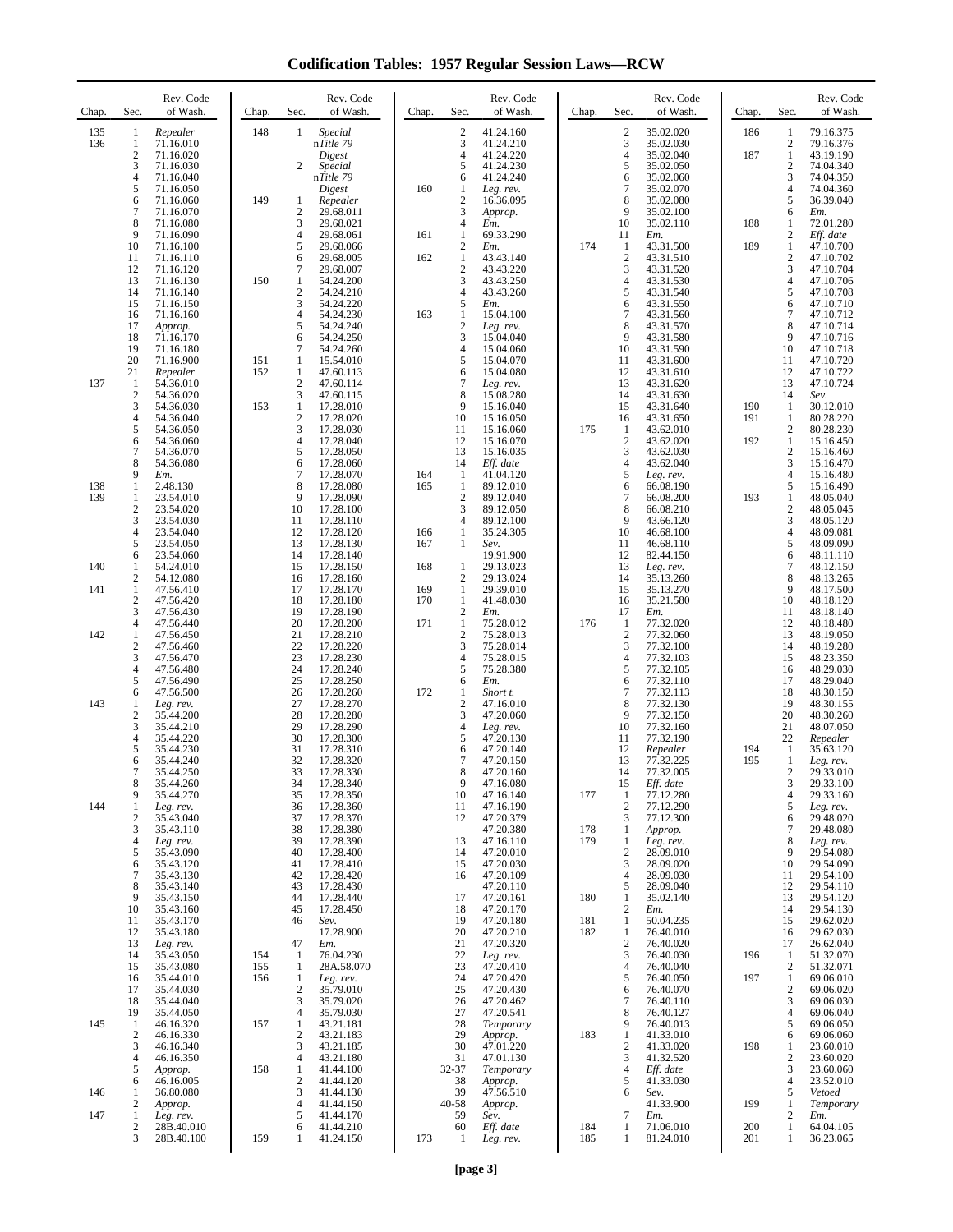**Codification Tables: 1957 Regular Session Laws—RCW**

| Chap.             | Sec.                                                    | Rev. Code<br>of Wash.                                                              | Chap.      | Sec.                                                     | Rev. Code<br>of Wash.                                                                   | Chap.                    | Sec.                                                             | Rev. Code<br>of Wash.                                                             | Chap.      | Sec.                                                          | Rev. Code<br>of Wash.                                                       | Chap.             | Sec.                                                              | Rev. Code<br>of Wash.                                                                   |
|-------------------|---------------------------------------------------------|------------------------------------------------------------------------------------|------------|----------------------------------------------------------|-----------------------------------------------------------------------------------------|--------------------------|------------------------------------------------------------------|-----------------------------------------------------------------------------------|------------|---------------------------------------------------------------|-----------------------------------------------------------------------------|-------------------|-------------------------------------------------------------------|-----------------------------------------------------------------------------------------|
| 202<br>203        | $\boldsymbol{2}$<br>3<br>1<br>1<br>$\boldsymbol{2}$     | 36.23.067<br>36.23.070<br>4.28.080<br>3.12.021<br>3.12.071                         |            | 45<br>46<br>47<br>48<br>49                               | 35.58.450<br>35.58.460<br>35.58.470<br>35.58.480<br>35.58.490                           |                          | $\overline{4}$<br>5<br>6<br>$\overline{7}$<br>8                  | 35.31.040<br>36.32.330<br>Leg. rev.<br>36.45.010<br>36.45.020                     | 239        | 1<br>$\overline{\mathbf{c}}$<br>3<br>4<br>5                   | Leg. rev.<br>35.13.100<br>35.13.110<br>Leg. rev.<br>35.13.150               |                   | 8<br>9<br>10<br>11<br>12                                          | 29.07.170<br>Leg. rev.<br>29.07.100<br>29.07.110<br>29.07.105                           |
| 204<br>205        | 1<br>2<br>$\mathbf{1}$<br>$\mathfrak{2}$                | 47.36.180<br>Em.<br>81.92.150<br>81.08.010                                         |            | 50<br>51<br>52<br>53                                     | 35.58.500<br>35.58.510<br>35.58.520<br>35.58.530                                        | 225                      | 9<br>10<br>11<br>1                                               | 36.45.030<br>53.52.010<br>53.52.020<br>72.23.170                                  | 240        | 6<br>7<br>8<br>1                                              | 35.13.160<br>35.13.185<br>Sev.<br>37.12.010                                 | 252               | 13<br>1                                                           | 29.07.095<br>Special<br>nTitle 79<br>Digest                                             |
|                   | $\mathfrak{Z}$<br>4<br>5<br>6<br>7<br>8                 | 81.28.050<br>81.80.040<br>81.80.130<br>81.80.150<br>81.80.320<br>81.80.355         |            | 54<br>55<br>56<br>57<br>58                               | 35.58.540<br>35.58.550<br>35.58.900<br>Sev.<br>35.58.910<br>Vetoed                      | 226                      | 1<br>$\mathbf{2}$<br>3<br>$\overline{4}$<br>5                    | 72.33.260<br>43.79.390<br>43.79.391<br>43.79.392<br>43.79.393<br>Em.              |            | $\overline{\mathbf{c}}$<br>3<br>4<br>5<br>6<br>$\overline{7}$ | 37.12.020<br>37.12.030<br>37.12.040<br>37.12.050<br>37.12.060<br>37.12.070  |                   | 2<br>3                                                            | Special<br>nTitle 79<br>Digest<br>Special<br>n <i>Title 79</i><br>Digest                |
| 206               | 9<br>10<br>1<br>$\mathfrak{2}$<br>3<br>4<br>5           | Repealer<br>Sev.<br>47.10.410<br>47.10.420<br>47.10.430<br>47.10.440               | 214<br>215 | 1<br>$\mathbf{1}$<br>$\mathfrak{2}$<br>3<br>4<br>5       | 60.04.020<br>43.31.010<br>43.31.020<br>43.31.030<br>43.31.040<br>43.31.050              | 227                      | 1<br>$\boldsymbol{2}$<br>3<br>$\overline{4}$<br>5<br>6<br>$\tau$ | 9.92.060<br>Leg. rev.<br>9.95.200<br>9.95.210<br>9.95.220<br>9.95.230             | 241<br>242 | 8<br>1<br>1<br>$\overline{c}$<br>3<br>4<br>1                  | Em.<br>Repealer<br>Leg. rev.<br>46.20.102<br>46.20.104<br>46.20.106         | 253               | 1<br>$\overline{c}$<br>3<br>$\overline{4}$<br>5<br>6<br>$\tau$    | 18.20.010<br>18.20.020<br>18.20.030<br>18.20.040<br>18.20.050<br>18.20.060              |
|                   | 6<br>$\overline{7}$<br>8<br>9<br>10<br>11               | 47.10.450<br>47.10.460<br>47.10.470<br>47.10.480<br>47.10.490<br>47.10.500<br>Sev. |            | 6<br>$\overline{7}$<br>8<br>9<br>10<br>11<br>12          | 43.31.060<br>43.31.070<br>43.31.080<br>43.31.090<br>43.31.100<br>43.31.110<br>43.31.120 | 228<br>229<br>230<br>231 | 8<br>1<br>1<br>$\mathbf{2}$<br>$\mathbf{1}$<br>$\mathbf{1}$      | 9.95.240<br>9.95.250<br>Approp.<br>43.62.050<br>Approp.<br>47.60.070<br>41.40.010 | 243<br>244 | $\overline{c}$<br>3<br>1<br>$\overline{c}$<br>3<br>4          | 2.12.030<br>2.12.060<br>Em.<br>2.32.180<br>2.32.210<br>2.32.220<br>2.32.240 |                   | 8<br>9<br>10<br>11<br>12<br>13                                    | 18.20.070<br>18.20.080<br>18.20.090<br>18.20.100<br>18.20.110<br>18.20.120<br>18.20.130 |
| 207<br>208<br>209 | -1<br>1<br>$\mathfrak{2}$<br>$\mathbf{1}$               | Special<br>41.04.035<br>41.04.036<br>Leg. rev.                                     |            | 13<br>14<br>15<br>16                                     | 43.31.130<br>43.31.140<br>43.31.150<br>43.31.160                                        | 232                      | $\boldsymbol{2}$<br>3<br>$\overline{4}$<br>1                     | 41.40.120<br>Repealer<br>41.40.361<br>70.94.010                                   | 245        | 5<br>6<br>1<br>$\overline{c}$                                 | 2.32.280<br>Repealer<br>43.37.010<br>43.37.020                              |                   | 14<br>15<br>16<br>17                                              | 18.20.140<br>18.20.150<br>18.20.160<br>18.20.170                                        |
|                   | $\overline{2}$<br>3<br>$\overline{4}$<br>5<br>6         | 35.92.010<br>35.92.020<br>35.92.030<br>35.92.040<br>35.92.050                      |            | 17<br>18<br>19<br>20<br>21                               | 43.31.170<br>43.31.180<br>43.17.010<br>43.17.020<br>43.21.010                           |                          | $\sqrt{2}$<br>3<br>$\overline{4}$<br>5<br>6<br>$\tau$            | 70.94.020<br>70.94.030<br>70.94.040<br>70.94.050<br>70.94.060                     |            | 3<br>4<br>5<br>6<br>7                                         | 43.37.030<br>43.37.040<br>43.37.050<br>43.37.060<br>43.37.070               | 254               | 18,19<br>20<br>21<br>22<br>1                                      | Approp.<br>18.20.900<br>Repealer<br>Em.<br>28B.20.700                                   |
| 210               | $\tau$<br>8<br>1<br>$\mathbf{2}$<br>3<br>$\overline{4}$ | 35.92.060<br>Em.<br>43.19.126<br>43.19.127<br>43.19.128<br>Em.                     | 216        | 22<br>23<br>24<br>25<br>26<br>1                          | 43.21.190<br>43.21.200<br>Repealer<br>Approp.<br>Em.<br>75.08.024                       |                          | 8<br>9<br>10<br>11<br>12                                         | 70.94.070<br>70.94.080<br>70.94.090<br>70.94.100<br>70.94.110<br>70.94.120        |            | 8<br>9<br>10<br>11<br>12<br>13                                | 43.37.080<br>43.37.090<br>43.37.100<br>43.37.110<br>43.37.120<br>43.37.130  |                   | $\sqrt{2}$<br>3<br>$\overline{4}$<br>5<br>6<br>$\boldsymbol{7}$   | 28B.20.705<br>28B.20.710<br>28B.20.715<br>28B.20.720<br>28B.15.210<br>28B.20.735        |
| 211<br>212<br>213 | 1<br>1<br>1<br>$\mathfrak{2}$<br>3                      | Repealer<br>28B.10.640<br>35.58.010<br>35.58.020<br>35.58.030                      | 217        | 1<br>$\sqrt{2}$<br>3<br>4<br>5                           | 72.56.010<br>72.56.020<br>72.56.030<br>72.56.040<br>72.56.050                           |                          | 13<br>14<br>15<br>16<br>17                                       | 70.94.130<br>70.94.140<br>70.94.150<br>70.94.160<br>70.94.170                     |            | 14<br>15<br>16<br>17<br>18                                    | 43.37.140<br>43.37.150<br>43.37.160<br>43.37.170<br>43.37.180               | 255               | 8<br>9<br>10<br>1<br>$\overline{c}$                               | 28.77.560<br>28.77.570<br>28B.20.740<br>Special<br><i>Special</i>                       |
|                   | 4<br>5<br>6<br>$\overline{7}$<br>8                      | 35.58.040<br>35.58.050<br>35.58.060<br>35.58.070<br>35.58.080                      | 218        | 6<br>1<br>2<br>3<br>4                                    | Em.<br>82.36.200<br>Leg. rev.<br>82.36.270<br>82.36.280                                 |                          | 18<br>19<br>20<br>21<br>22                                       | 70.94.180<br>70.94.190<br>79.94.200<br>70.94.210<br>70.94.220                     | 246        | 19<br>20<br>21,22<br>23<br>-1                                 | 43.37.190<br>43.37.200<br>Approp.<br>Em.<br>40.14.010                       | 256<br>257<br>258 | $\mathbf{1}$<br>$\mathbf{1}$<br>$\mathfrak{2}$<br>3<br>1          | 28B.10.400<br>79.24.330<br>79.24.340<br>Approp.<br>79.24.450                            |
|                   | 9<br>10<br>11<br>12<br>13                               | 35.58.090<br>35.58.100<br>35.58.110<br>35.58.120<br>35.58.130                      |            | 5<br>6<br>$\overline{7}$<br>8<br>9                       | 82.36.290<br>82.36.300<br>82.36.310<br>82.36.320<br>82.36.330                           |                          | 23<br>24<br>25<br>26<br>27                                       | 70.94.230<br>70.94.240<br>70.94.250<br>70.94.260<br>Sev.                          |            | $\overline{c}$<br>3<br>4<br>5<br>6                            | 40.14.020<br>40.14.030<br>40.14.040<br>40.14.050<br>40.14.060               | 259               | $\sqrt{2}$<br>$\mathbf{1}$<br>$\mathbf{2}$<br>3<br>$\overline{4}$ | Approp.<br>2.56.010<br>2.56.020<br>2.56.030<br>2.56.040                                 |
|                   | 14<br>15<br>16<br>17<br>18<br>19                        | 35.58.140<br>35.58.150<br>35.58.160<br>35.58.170<br>35.58.180<br>35.58.190         |            | 10<br>11<br>12<br>13<br>14<br>15                         | 82.36.340<br>82.36.350<br>82.36.360<br>82.36.370<br>82.36.335<br>82.36.235              | 233<br>234               | 1<br>1<br>$\overline{c}$<br>3<br>$\overline{4}$                  | 70.94.900<br>Approp.<br>28A.47.460<br>28A.47.470<br>28A.47.480<br>28A.47.490      | 247        | 7<br>8<br>9<br>1<br>$\overline{\mathbf{c}}$<br>3              | 40.14.070<br>40.14.080<br>Repealer<br>82.36.020<br>82.36.030<br>82.36.040   |                   | 5<br>6<br>7<br>8<br>9<br>10                                       | 2.56.050<br>2.56.060<br>2.56.070<br>2.56.080<br>2.56.090<br>2.16.060                    |
|                   | 20<br>21<br>22<br>23<br>24                              | 35.58.200<br>35.58.210<br>35.58.220<br>35.58.230<br>35.58.240                      | 219        | 16<br>17<br>18<br>1<br>$\mathfrak{2}$                    | 82.36.305<br>82.36.306<br>Eff. date<br>Leg. rev.<br>36.16.070                           |                          | 5<br>6<br>$\overline{7}$<br>8<br>9                               | 28A.47.500<br>28A.47.510<br>28A.47.520<br>28A.47.530<br>28A.47.540                |            | 4<br>5<br>6<br>7<br>8                                         | 82.36.050<br>82.36.070<br>82.36.100<br>82.36.160<br>Leg. rev.               | 260               | 11<br>12<br>13<br>$\mathbf{1}$<br>$\overline{c}$                  | Approp.<br>Repealer<br>Em.<br>2.04.090<br>2.08.090                                      |
|                   | 25<br>26<br>27<br>28<br>29                              | 35.58.250<br>35.58.260<br>35.58.270<br>35.58.280<br>35.58.290                      | 220<br>221 | 3<br>4<br>$\mathbf{1}$<br>$\mathbf{1}$<br>$\mathfrak{2}$ | 36.17.020<br>36.16.032<br>1.20.060<br>Leg. rev.<br>19.83.030                            | 235                      | 10<br>11<br>12<br>13<br>$\mathbf{1}$                             | 28.47.550<br>28A.47.560<br>Sev.<br>Em.<br>Leg. rev.                               |            | 9<br>10<br>11<br>12<br>13                                     | 82.36.220<br>82.36.230<br>82.36.240<br>82.36.250<br>82.36.260               | 261               | 3<br>1<br>$\mathbf{2}$<br>3<br>$\overline{4}$                     | Vetoed<br>46.16.400<br>46.16.410<br>46.16.420<br>46.16.430                              |
|                   | 30<br>31<br>32<br>33<br>34                              | 35.58.300<br>35.58.310<br>35.58.320<br>35.58.330<br>35.58.340                      | 222        | 3<br>1<br>$\mathfrak{2}$<br>3<br>$\overline{4}$          | 19.83.040<br>41.41.010<br>41.41.020<br>41.41.030<br>Sev.                                |                          | $\sqrt{2}$<br>3<br>$\overline{4}$<br>5<br>6                      | 47.52.020<br>47.52.025<br>47.52.090<br>47.52.130<br>47.52.140                     | 248<br>249 | 1<br>$\overline{c}$<br>3<br>1<br>$\overline{c}$               | 30.08.020<br>30.08.050<br>30.08.140<br>61.20.020<br>61.20.080               |                   | 5<br>6,7<br>8<br>9<br>10                                          | 46.16.440<br>Vetoed<br>46.16.220<br>46.16.230<br>82.44.020                              |
|                   | 35<br>36<br>37<br>38<br>39                              | 35.58.350<br>35.58.360<br>35.58.370<br>35.58.380<br>35.58.390                      | 223        | 5<br>1<br>$\boldsymbol{2}$<br>3                          | 41.41.900<br>Em.<br>28A.10.010<br>28.10.020<br>28A.10.020                               |                          | $\overline{7}$<br>8<br>9<br>10<br>11                             | 47.52.150<br>47.52.160<br>47.52.170<br>47.52.180<br>47.52.190                     | 250<br>251 | 1<br>$\overline{c}$<br>3<br>1<br>$\overline{c}$               | Leg. rev.<br>38.12.010<br>38.12.020<br>Leg. rev.<br>29.01.030               | 262<br>263        | 11<br>1<br>$\mathbf{1}$<br>$\boldsymbol{2}$<br>3                  | Vetoed<br>84.52.050<br>Leg. rev.<br>66.24.410<br>66.40.010                              |
|                   | 40<br>41<br>42<br>43<br>44                              | 35.58.400<br>35.58.410<br>35.58.420<br>35.58.430<br>35.58.440                      | 224        | 4<br>5<br>$\mathbf{1}$<br>2<br>3                         | 28.10.032<br>28A.10.050<br>35.23.340<br>35.31.010<br>35.31.020                          | 236<br>237<br>238        | 12<br>1<br>$1 - 3$<br>4<br>$\mathbf{1}$                          | Em.<br>38.40.060<br>Temporary<br>Approp.<br>52.12.010                             |            | 3<br>4<br>5<br>6<br>7                                         | 29.01.150<br>29.07.010<br>29.07.020<br>Leg. rev.<br>29.07.040               | 264<br>265<br>266 | $\overline{4}$<br>1<br>1<br>$\mathfrak{2}$<br>$\mathbf{1}$        | Repealer<br>50.04.150<br>53.36.100<br>53.36.110<br>47.56.281                            |